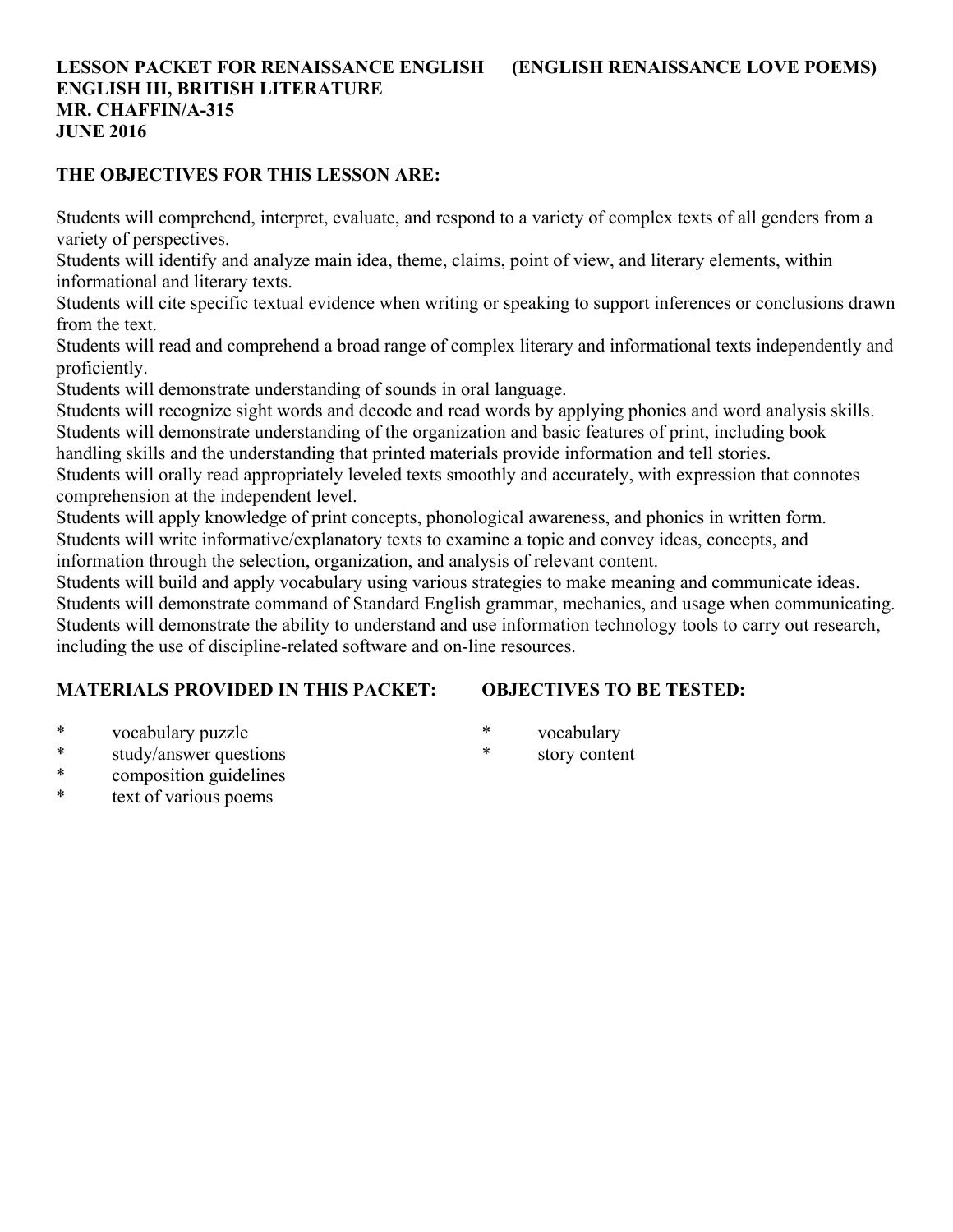# **English Renaissance Love Poems**

*by Neill J. Chaffin*

 One of the common themes of English Renaissance poetry is love. Although the poets also treated of other things-war, honor, loss, the passage of time, etc.-, love seems to be the favorite. To the modern ear and eye, the poetry is sometimes, well, a little idealistic. It is entertaining, however. Many tend to elevate women to a sort of mythical goddess state, usually praising their beauty, although there are some poems that are a bit more realistic. Which of the poems you prefer sort of depends on your own level of romanticism or cynicism.

## **STUDY QUESTIONS FOR "TO HIS COY MISTRESS" (ANDREW MARVELL)**

- 01. Of what is the poet complaining in the opening lines?
- 02. What exaggerations does the poet employ in lines 5-12?
- 03. What worth does he assign to certain parts of his mistress?
- 04. What change occurs beginning at line 22?
- 05. What imagery does the poet apply to their unrequited love?
- 06. What simile does he employ in lines 33-34?
- 07. What simile does he employ in line 38?
- 08. What is personified in the last two lines?
- 09. What, in short, does he want to do with his mistress?
- 10. Chart the rhyme scheme of the first few lines.

## **STUDY QUESTIONS FOR "THERE IS A GARDEN IN HER FACE" (THOMAS CAMPION)**

There is a garden in her face,

Where roses and white lilies grow,

A heavenly paradise is that place,

Wherein all pleasant fruits do flow.

There cherries grow, which none may buy Till "Cherries ripe!" themselves do cry.

Those cherries fairly do enclose Of orient pearl a double row; Which when her lovely laughter shows, They look like rosebuds filled with snow. Yet them nor peer nor prince can buy, Till "Cherries ripe!" themselves do cry.

Her eyes like angels watch them still; Her brows like bended bows do stand, Threatening with piercing frowns to kill All that attempt with eye or hand Those sacred cherries to come nigh, Till "Cherries ripe!" themselves do cry.

- 01. To what is her face compared?
- 02. What are the "cherries" the poet mentions?
- 03. Chart the rhyme scheme of the first stanza.
- 04. What is the "double row of orient pearls"?
- 05. Cite three examples of alliteration in the second stanza.
- 06. Cite the simile in the second stanza.
- 07. What does the last line of each stanza mean?
- 08. Cite two similes in the last stanza.
- 09. In short, what does the subject of the poem not want anyone to do without her permission?
- \* *"Cherries ripe!" refers to a call by street vendors marketing cherries.*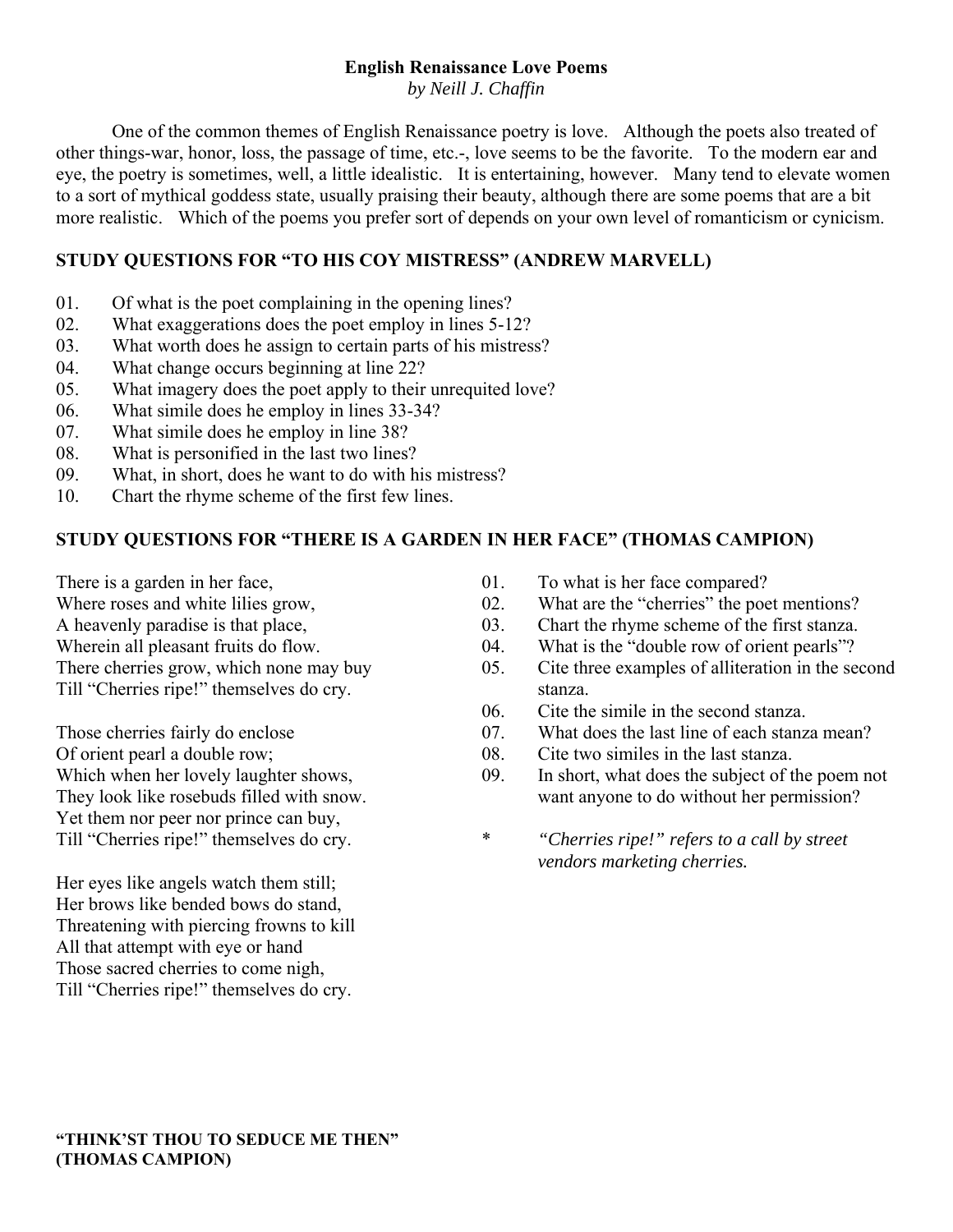Think'st thou to seduce me then with words that have no meaning? Parrots so can learn to prate, our speech by pieces gleaning; Nurses teach their children so about the time of weaning.

Learn to speak first, then to woo; to wooing much pertaineth; He that courts us, wanting art, soon falters when he feigneth, Looks asquint on his discourse, and smiles when he complaineth.

Skillful anglers hide their hooks, fit baits for every season; But with crooked pins fish thou, as babes do that want reason: Gudgeons only can be caught with such poor tricks of treason.

Ruth, forgive me, if I erred from human heart's compassion, When I laughed sometimes too much to see thy foolish fashion; But, alas, who less could do that found so good occasion?

#### **"SONG" (SIR JOHN SUCKLING)**

Why so pale and wan, fond lover? Prithee, why so pale? Will, when looking well can't move her, Looking ill prevail? Prithee, why so pale?

Why so dull and mute, young sinner? Prithee, why so mute? Will, when speaking well can't win her, Saying nothing do 't? Prithee, why so mute?

Quit, quit, for shame; this will not move, This cannot take her. If of herself she will not love, Nothing can make her: The devil take her!

### **"OUT UPON IT!" (SIR JOHN SUCKLING)**

Out upon it! I have loved Three whole days together; And am like to love three more, If it prove fair weather.

Time shall molt away his wings, Ere he shall discover In the whole wide world again Such a constant lover.

But the spite on 't is, no praise Is due at all to me: Love with me had made no stays Had it any been but she.

Had it any been but she,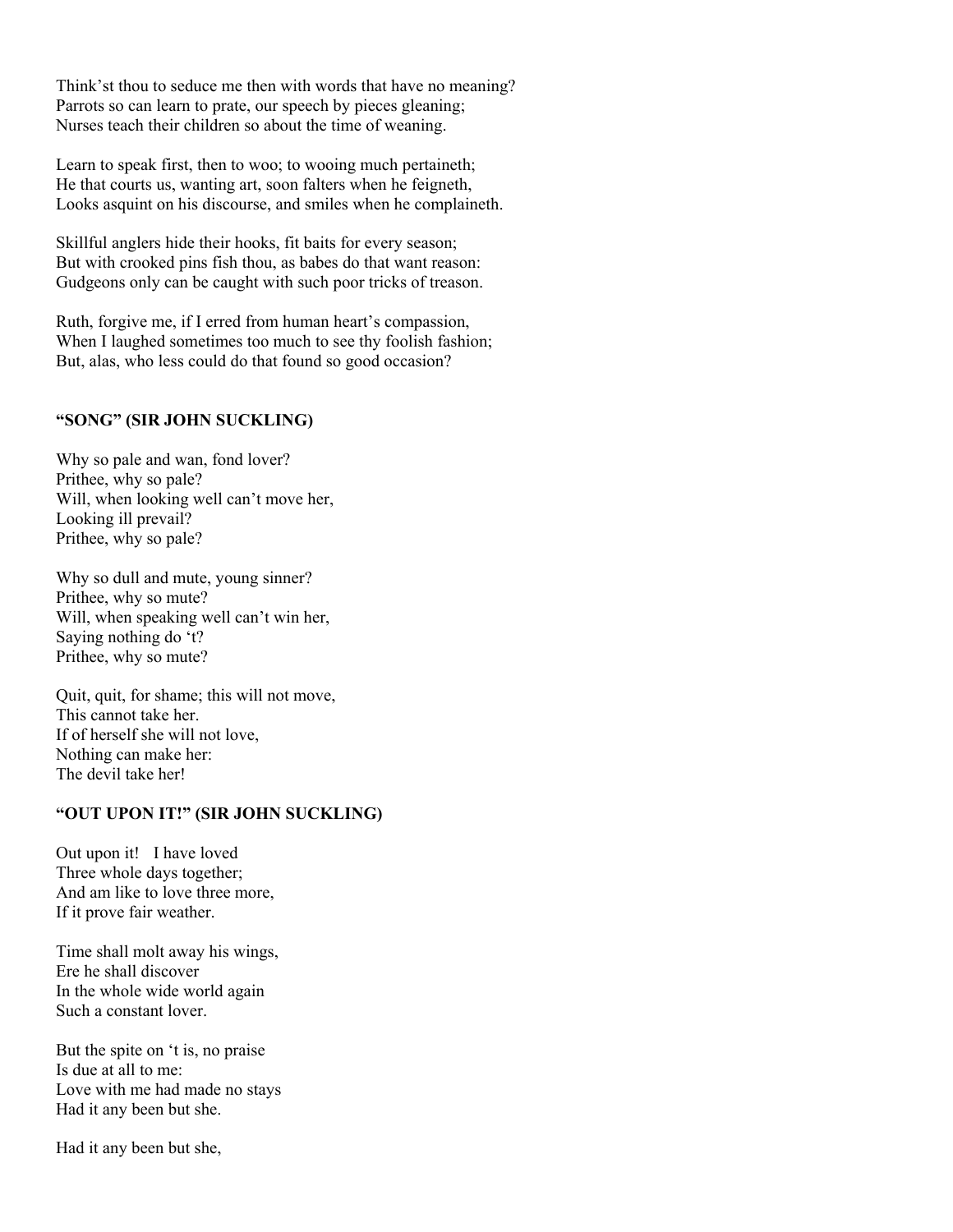### **STUDY QUESTIONS FOR "THINK'ST THOU TO SEDUCE ME THEN?"**

| 01.<br>02.<br>03.                                             | From whose point of view is this<br>To what does the poet compare the<br>So, is she impressed by his words?                                                                           | written, a man's or a woman's?<br>words of the one attempting the                                                                 | seduction? |
|---------------------------------------------------------------|---------------------------------------------------------------------------------------------------------------------------------------------------------------------------------------|-----------------------------------------------------------------------------------------------------------------------------------|------------|
| 04.<br>05.<br>06.<br>07.<br>08.                               | What does she advise him to do at<br>Who are the "skillful anglers" of<br>How does she feel about his<br>What does the last line of the<br>How has she reacted to his clumsy          | the beginning of the second stanza?<br>the third stanza?<br>attempts in the third stanza?<br>stanza mean?<br>attempts to woo her? |            |
| 09.<br>10.<br>11.                                             | How does she justify her reaction?<br>Chart the rhyme scheme of the poem.<br>Cite examples of alliteration in each                                                                    | What is this scheme called?<br>stanza.                                                                                            |            |
| <b>STUDY QUESTIONS FOR "SONG"</b><br><b>AND "OUT UPON IT"</b> |                                                                                                                                                                                       |                                                                                                                                   |            |
| 01.<br>02.<br>03.                                             | Chart the rhyme scheme of the first<br>What does the poet chide the lover<br>Cite alliteration in the first stanza.                                                                   | stanza.<br>for in the first stanza?                                                                                               |            |
| 04.<br>05.                                                    | What does the poet chide the lover<br>What is his advice to the lover in                                                                                                              | for in the second stanza?<br>the last stanza?                                                                                     |            |
| 06.<br>07.<br>08.<br>09.<br>10.                               | What is the rhyme scheme of the<br>What does the poet praise himself for<br>How does he contradict this praise in<br>To what does he attribute his<br>Cite alliteration in the second | first stanza of "Out Upon It"?<br>in the second stanza?<br>the third stanza?<br>"faithfulness" in the third stanza?<br>stanza.    |            |

---------------------------------------------- \* *Gudgeons* are cheap, easily caught fish

- \* *Ruth* means "pity"
- \* *Prithee* means "I pray thee" (please)

# **STUDY QUESTIONS FOR "TO THE VIRGINS TO MAKE MUCH OF TIME" (ROBERT HERRICK**)

- 01. What does the poet advise the virgins (unmarried girls) to do in the first line? What do these represent?
- 02. What is personified in the first stanza?
- 03. Chart the rhyme scheme of the first stanza.
- 04. Cite the alliteration in the second stanza.
- 05. To what is the sun compared?
- 06. What does the poet advise the virgins to do in the last stanza?
- 07. What does this say about what the poet values in women?
- 08. What message does this share, in a way, with "To His Coy Mistress"?

### **STUDY QUESTIONS FOR "THE PASSIONATE SHEPHERD TO HIS LOVE" AND "THE NYMPH'S REPLY TO THE SHEPHERD" (CHRISTOPHER MARLOWE AND SIR WALTER RALEIGH)**